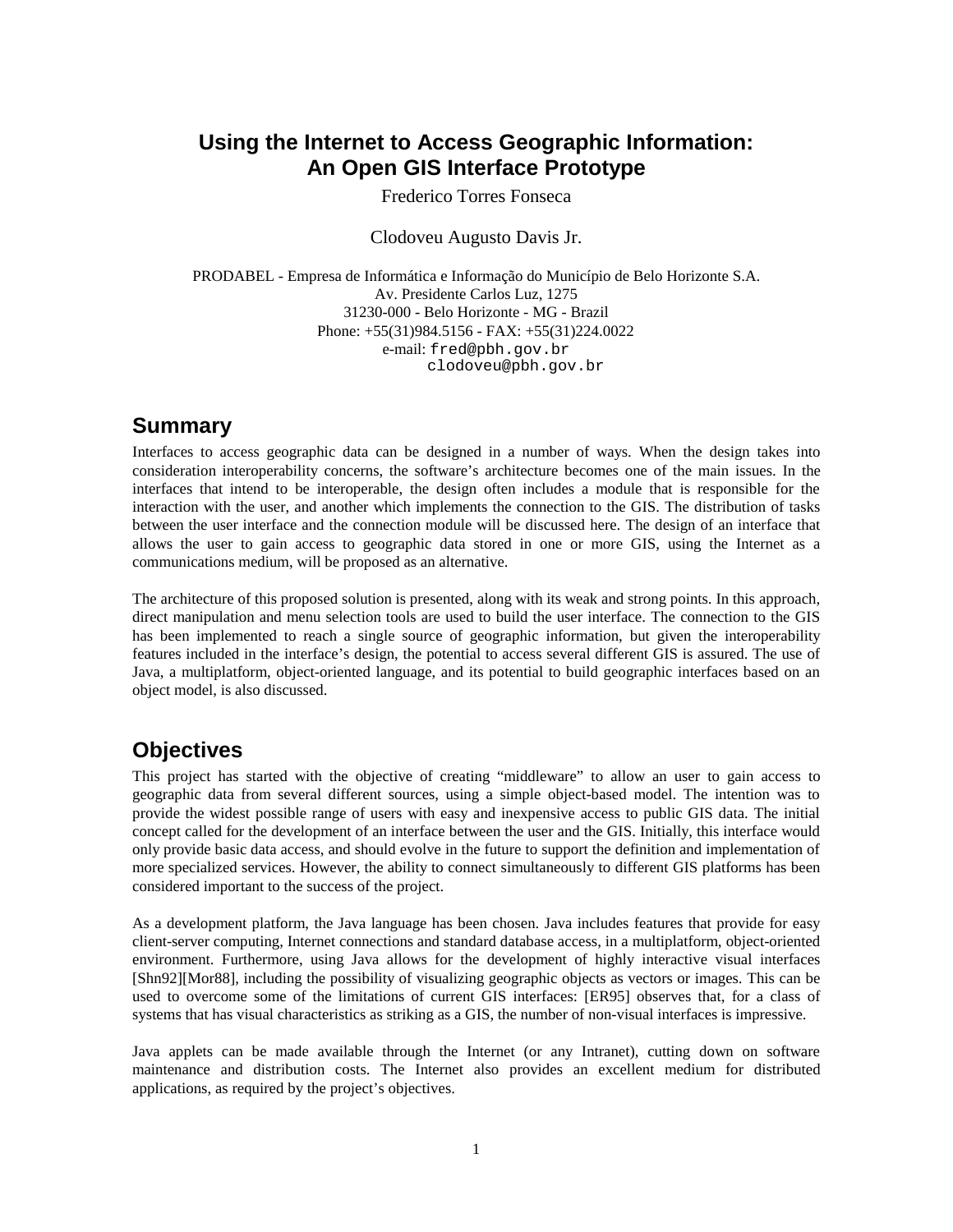# **GIS Interfaces**

[OM96] identify four essential items in an architecture for a GIS interface:

- 1. The integration of the interface with the GIS;
- 2. The description of the main architecture modules, specifying their functionality and interoperability;
- 3. The intermediate representation model and its mapping to the GIS model;
- 4. The division of tasks between the GIS and the interface.

Each one of these items will be discussed next.

### The Integration of the Interface with the GIS

An interface to access geographic data generally is backed by a GIS, and therefore must communicate with it somehow. The classification of integration styles (strong and weak) of the interface to the GIS, proposed by [Voi94], clarifies this point and concludes that weak integration is better, since it ensures GIS independence. [OCM97] observes the independence from the GIS as a feature present in most modern architectures ([Voi91], [AYA+92], [PMP93], [Voi94], [Rig95], [OM95]). That is, the interface is stable even when the GIS is changed, or when an additional GIS becomes available to the user. [Shn92] warns that even small changes in the interface can lead to unpleasant and dangerous mistakes. Greater changes, which are normally what happens when a GIS is replaced, will require heavy training and will disturb the user in many ways [KWM+92]. [OM95] emphasizes other benefits from GIS independence, including the worldwide tendency towards open systems, the improvement on the functionality of each component of the solution (interface and GIS) and also the possibility of progressively adding new services and functions. The necessity for the development of a conversion module between the GIS and the interface can be perceived as an implementation difficulty. This can be complicated, and depending on the GIS the development of low-level communication routines can be necessary. [OM95] also highlights the necessity for a rich data model, representing concepts that are present in several GISes.

In the strong integration, the interface is an integral part of the GIS, and therefore there is a very strong dependence between them. As an advantage, there is the fact that the interface is able to manipulate the objects in the same way they are stored, leading to a greater efficiency in manipulation and exhibition operations. But the disadvantages are great, such as the enormous difficulty in incorporating new GISes to the system, and the dependence on the (not always available, and often not good enough) user interface tools provided by the GIS developer.

### Functionality and Interoperability of the Main Architecture Modules

The architectures of the interfaces presented in [Voi94], [OM95] and [PR95] show some similarities. All of them have a user interaction module, a database connection module and a module dedicated to converting geographic objects from GIS' format to the interface's format and back.

The user interaction module generally depends on the operating system, or on operating system tools, in order to be able to control user keyboard or mouse actions. This module also generates the presentation of the results of user queries.

The conversion module translates the data format used by the GIS into the interface's representation format. It is also the responsibility of this module to convert user actions into queries formulated in a language accepted by the GIS. The connection task is also executed by this module, such as in [OM95] and [Voi94]. [OM95] presents a special module to deal specifically with the user's view of the data.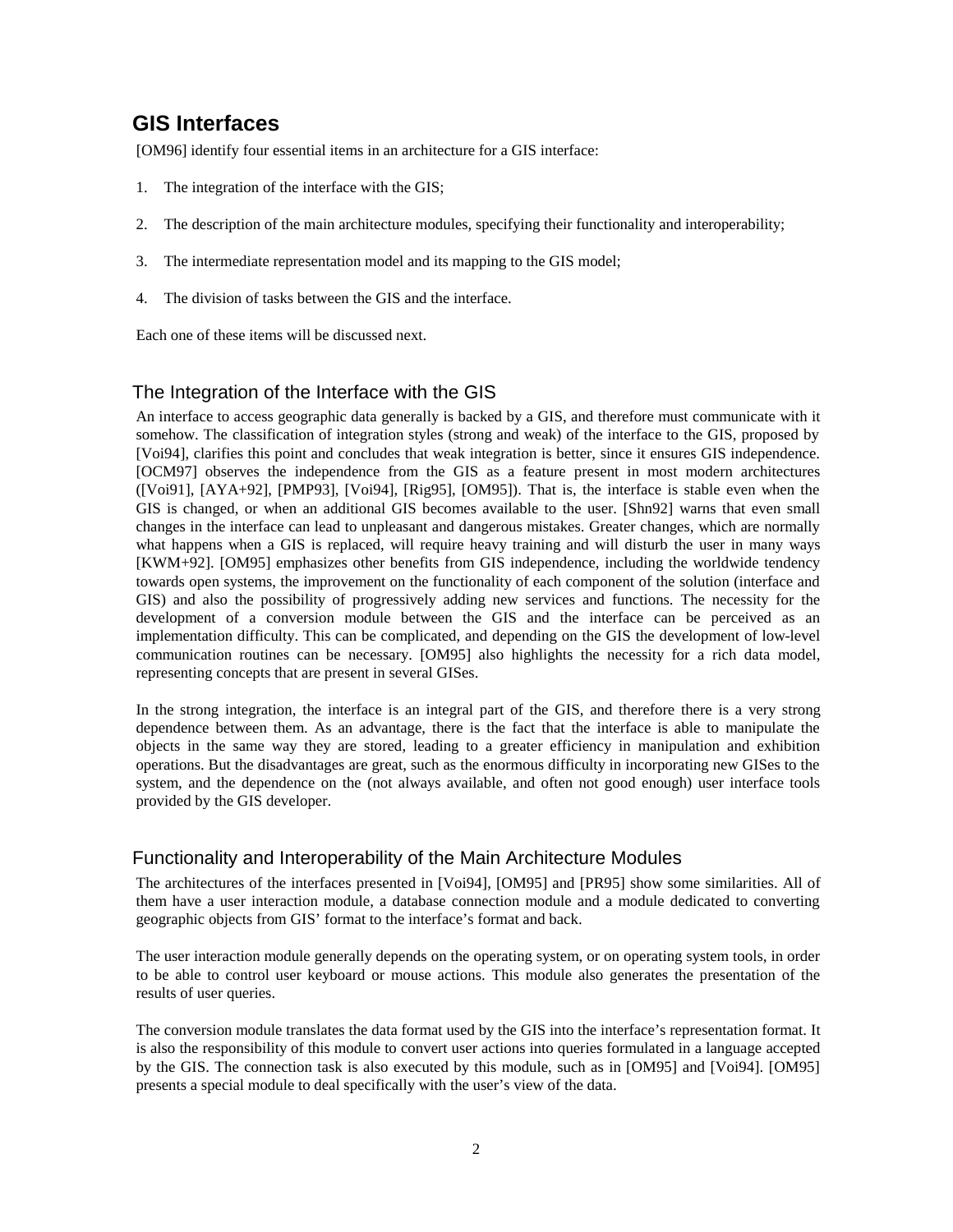#### Mapping to the GIS Model

Most of the times, the interface has its own representation model, and each GIS that supports the interface, in case there is more than one, certainly will have its own model. Therefore, it is necessary to create a mapping between the representations contained in the GIS to the respective representations in the interface.

[Voi94] states that the mapping should be made in a higher level, and must allow for the conversion of one representation (GIS) to the other (interface). This must be accomplished through a model that perceives the vision both sides have of the problem. It is also observed that this mapping is not 1 to 1, but *m* to *n*. [Voi95] suggests that this model can be defined using a functional language such as FGD [BP92].

[OM95] presents a module set aside solely for this function, the data model module, which is the responsible for providing the user with a vision of the underlying GIS, according to the data model in use. It is also stressed the idea that the data model should be broad enough to accomodate concepts used in different GISes.

#### The Division of Tasks Between Interface and GIS

It is very important to be able to clearly separate the functions of the interface itself from the tasks that are the exclusive responsibility of the GIS. Consider the following situation: a set of objects is currently represented in the user's display screen, and he needs to obtain specific data (spatial or not) about an object that is already on the screen. Since it has been displayed, the object could also, depending on the underlying architecture, be present in some intermediate data structure on the memory. The temptation to leave this task to the interface is great, but it must be observed that the responsibility for identifying objects on the screen is the GIS' responsibility, not the interface's. The interface must again request the object that has been identified by, say, the mouse click, to the GIS. Even though this operation should be transparent to the user, it is fundamentally important to establish the limits of the interface's functionality. There is no consensus around this point in the literature. [Voi95] considers that the tendency is to build increasingly faster, more efficient and more intelligent tools, and that as many tasks as possible should be designated to the interface, even though the general lack of standards for the representation and interchange of geographic data constitutes a great impediment to the wide adoption of this solution. On the other hand, [OM96] considers that not having a clear division of tasks generally causes code redundancy, since the interface functions are repeated several times for each type of analysis. Furthermore, this creates difficulty to the maintenance and evolution of the GIS. [Fer92] also observes that the GIS developers are starting to rewrite their code in order to create an isolation between the user interface and the algorithms and processing functions.

#### Summary

It is clear that the choice of the architecture will strongly influence the ease of development of the interface as well as its interoperability capability. As to the development, it can be emphasized that, in a loosely integrated architecture, several user interface construction tools can be used, resulting in an interface that is more flexible and therefore more adaptable to the user's needs. As to interoperability, a desirable feature in the GISes of the next generation [Cam95], it becomes clear that an architecture that adequately defines the roles of each interface module, as well as the role of the GIS, and also incorporates a representation that is adequate to the user's mental model, has a greate chance of being successful. Such an architecture will isolate the user from the specific implementation problems of the underlying GISes.

### **The Architecture**

A general architecture for the interface will be proposed next. The idea is to create mechanisms to translate user actions into geographic database operations, treating information coming from the database to allow for visualization and other forms of manipulation. These mechanisms assume a clear separation between the part of the system that deals directly with user interaction, and another that communicates with the GIS (Figure 1).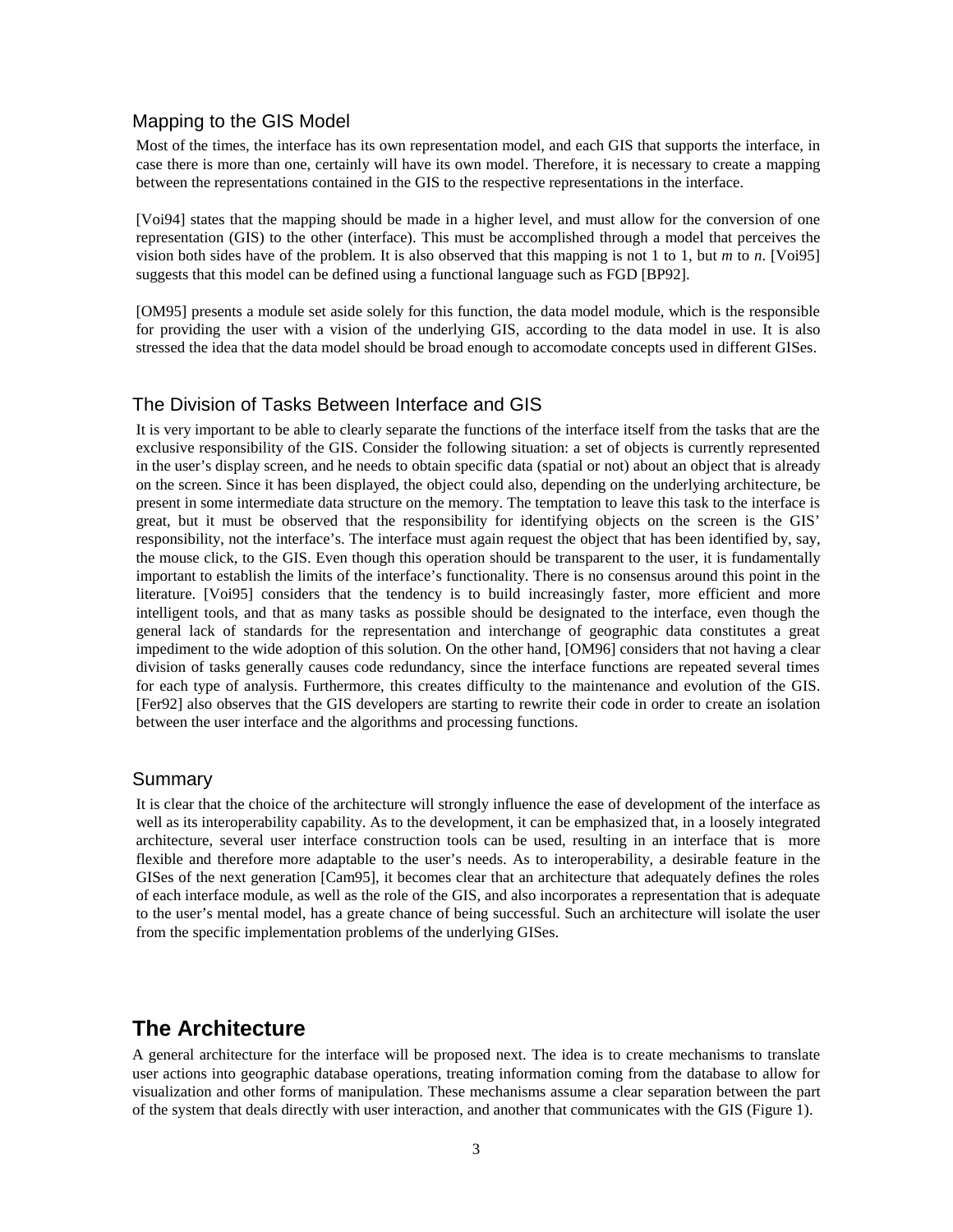

**Figure 1 – Conceptual model for the interface**

In a conventional database, information can be displayed basically in the same format they are stored, with no need for changes in their structure or abstraction level. GIS, on the other hand, store information in more complex structures, that need to be shaped into a more convenient display format [PR95]. Furthermore, different GISes use different geometric structures to represent objects, thus requiring geographic information retrieval code that must be specifically developed for each GIS. Likewise, there is no single standard for geographic query languages, and a certain degree of translation is required in order to achieve generalized access to GIS data.

The conceptual schema presented in Figure 1 evolved into the physical model presented in Figure 2, with the incorporation of other guidelines for this work: development using Java, in order to accomplish platform independence, and the access to the geographic database through the Internet. Therefore, in the physical model it was decided that the interface would be implemented with two modules. The first one, called **Manipulator**, is the responsible for direct user interaction. This module will receive commands from the user, and will send these commands to the other module, called **Extractor**. The latter will execute all necessary communication with the GIS, and will return any retrieved objects to the **Manipulator**, which in turn will present them to the user. The objects that are returned from the **Extractor** are standardized, in a way that is similar to the object model that is defined by the OpenGIS Consortium [MB96]. This standard is independent from the GIS that is used to manage the geographic data, and it is the **Extractor**'s task to implement methods that will interpret and decode information retrieved from the GIS, and to rearrange everything into the standard object format. With this, the **Manipulator** becomes completely independent from the GIS from which objects are being extracted, while the **Extractor** needs to be specifically developed to interact with a specific GIS. In this conception, the **Extractor** functions as a filtering and standardizing layer, acting on data coming from or going to the GIS. Extending this concept a bit further, it becomes feasible to access several geographic databases, either separately or simultaneously, without the need to inform neither the **Manipulator** nor the user. This effectively incorporates to the architecture the possibility of interoperating different GISes, since the user gets indistinguishable, simultaneous access to information maintained by each one of them.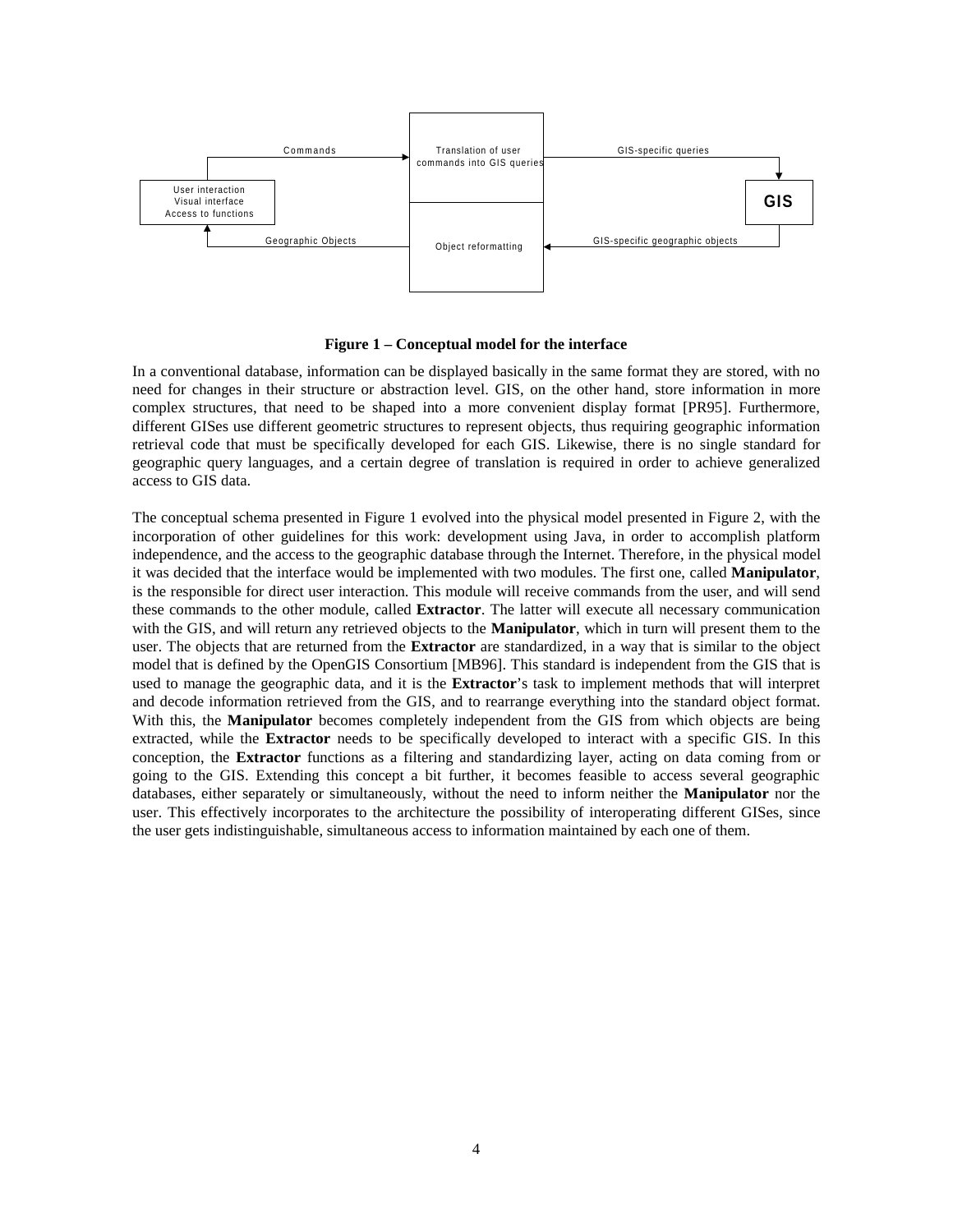

**Figure 2 – Physical model for the interface**

According to the classification proposed in [Voi94], notice that the **Manipulator** is loosely coupled to the GIS, since it is isolated from the GIS by the **Extractor**. Now, the Extractor is strongly coupled to the GIS, since it needs to know details about the way the GIS works, in order to fulfill the translation of commands and the reformatting of objects. With this, it becomes possible to combine the advantages of each coupling model, while preserving the desired isolation between user interface and GIS retrieval code.

It is also important to notice that in the proposed architecture, the interface does not take over geoprocessing tasks, that are the responsibility of the GIS, and which belong to the GIS' functionality. These functions can be accessed through the mechanisms already proposed, keeping the interface simple and compact. Considering that the intention is to use the Internet as a medium to access the GIS, even with all its congestion and response time problems, it is fundamentally important to avoid the execution of spatial processing and information retrieval tasks by the interface (which is a really great temptation, considering the great processing power and memory capacity of today's average client microcomputer). This option may lead to some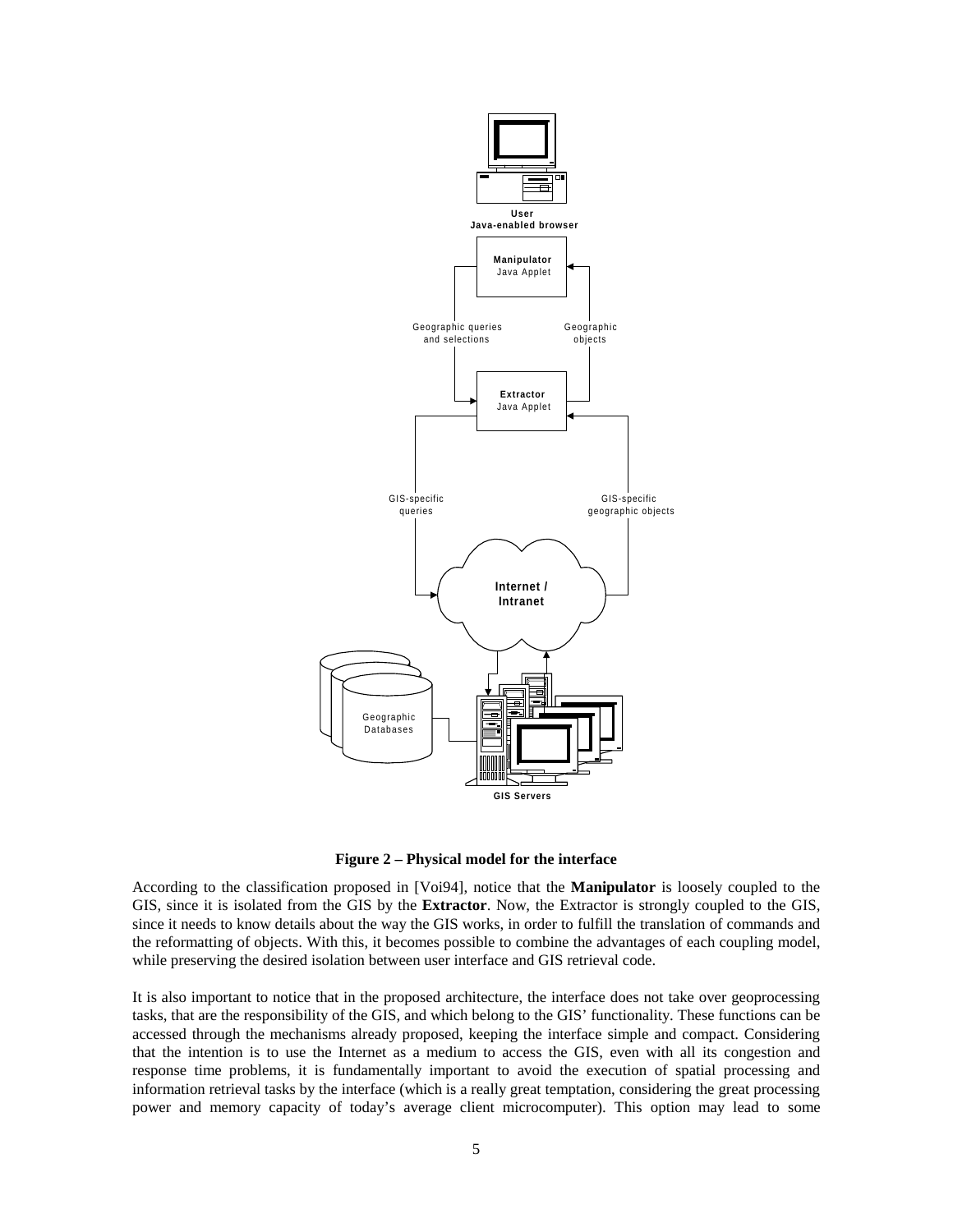performance loss, but it can be counterbalanced by the advantages that emerge from the stability and independence of the interface.

The high interoperability potential of this solution could only be achieved using the object-oriented software development principles recommended by [Mey88]. That article indicates that routines containing an oversized share of knowledge about the overall system have a very high potential for producing problems. If this happens, adding any new type, or modifying an already existent type, can have an impact over each routine in the system. [Mey88] quotes "*Ne sutor ultra crepidam*, the shoemaker should not look into anything beyond the shoe. This is one of the software project principles." As an example, observe that a routine that performs a rotation on objects of the type *Shape* does not need to know anything about the classes that derive from *Shape*. This principle becomes clear in the geographic object drawing routine that will be described in detail further ahead. That routine can be understood as the capability for each object to draw itself on the screen. The implementation is specific for each type of geographic object, following the method established by the superclass that defines geographic objects.

#### **The Extractor**

The **Extractor** module has been developed as a Java class. This class is the responsible for extracting geographic objects from the GIS, sending them over to the **Manipulator**. Since the object formats used by the GIS and by the **Manipulator** differ, this class is also responsible for converting objects from the GIS into the **Manipulator**'s format.

As implemented, the **Extractor** is totally dependent on the source of data, and it must be rewritten, modified or specialized for each update that occurs on the GIS that is coupled to the system. Its implementation can be extended to provide access to more than one GIS, using a set of parameters that indicate from which GIS each layer of information should be retrieved. So, when called by the **Manipulator**, the **Extractor** will return a instance of the desired class according to the parameters. Let's say that the **Manipulator** needs a layer that is stored on GIS\_03. The parameters will be the name of the layer and the number of the GIS. Both are part of the parameter set. According to these parameters, **Extractor** will return to **Manipulator** a class that is derived from itself, Extractor 03, that knows how to deal with GIS 03 and will provide all the service that **Manipulator** needs. Since Extractor 03 is a specialization of **Extractor**, it provides all the services that its superclass provides, and therefore **Manipulator** doesn't have to know if it is dealing with **Extractor** itself or one of its subclasses.

### General Operation

The Extractor needs to obtain some information before initiating its operation:

- What is the current geographic space, defined as a rectangle using two geographic points, and corresponding to the current zoom window limits;
- What are the currently activated layers, that is, layers that will be visible.

The first information can be retrieved from the class geographic\_space, that contains all information on the coordinates domain, as well as the definition of the current geographic space. The second information is kept by the **Manipulator**, and will be sent over to the **Extractor** whenever geographic object retrieval services are requested.

 In order to execute fundamental operations, such as zooming, two different kinds of selection are combined: a spatial selection of objects within or over the border of a given rectangle, and a selection of objects that belong to one of the activated layers.

The **Extractor** implements the following selection services: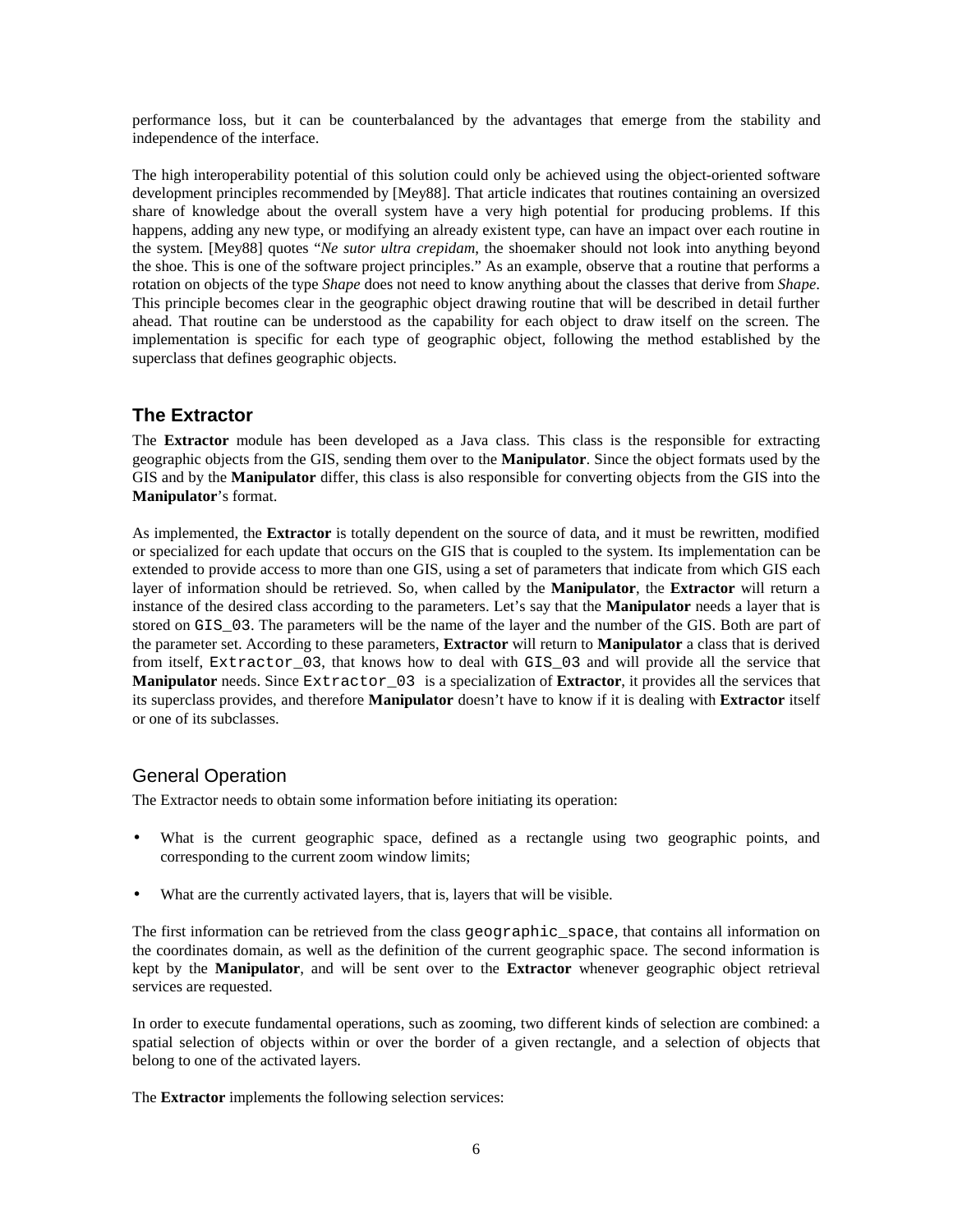- retrieving and sending all geographic objects from all requested layers within a given rectangle;
- given a coordinate pair, retrieve all objects from the currently active layers that are located on that point or that contain that point;
- given an alphanumeric identifier (see geographic object definition), retrieve the associated geographic object.

#### **Caching**

 When the Internet is involved, one should always think of mechanisms to avoid excessive network traffic. The proposed architecture facilitates the implementation of local buffers or caches that will increase the performance of the application. The necessity of these buffers at the client side of an Internet application is mentioned in [Cam95]. [OCM97] mentions that this task is usually performed by the DBMS, but in the case of a GIS application it should be performed by the interface.

 Since extracting geographic objects from the database is the **Extractor**'s task, therefore it should also be responsible for caching. The factors that can influence the architecture of such cache are many, among them the storage capacity of the client machine and the probability of repeated request of objects, based on proximity or relationship to already retrieved objects. A very simple cache, based only on proximity, and taking advantage of the spatial indexing logic, was implemented. The important thing here is to demonstrate the necessity of this kind of service, and to show how it can be implemented without further impact on the **Manipulator,** while preserving the interoperability potential of the proposed architecture. As a result, we achieve the benefits of weak coupling, keeping the **Manipulator** unaware of the data retrieval mechanisms, and the benefits of strong coupling, since the **Extractor** can benefit from its specific knowledge of the GIS to implement the caching mechanism.

### **The Manipulator**

 The **Manipulator** is responsible for the interaction with the user. Through the **Manipulator** the user will be able to execute operations like object selection, zooming, searching, thematic mapping, and so on. The user can double-click a mouse button and select a geographic object, and can also use the mouse to select a menu command or perform a zoom.

 The user requests are sent by the **Manipulator** to the **Extractor**. The **Extractor** translates the requests to a format that the GIS can understand. When the **Extractor** receives the answer from the GIS, it prepares from it a response to the **Manipulator**, in the form of geographic objects. These objects are members of a class called geographic\_object. The exhibition of the results will be produced by the **Manipulator**, using the methods available within the geographic\_object class. As a result, the **Manipulator** code needs to deal only with user interaction and object display.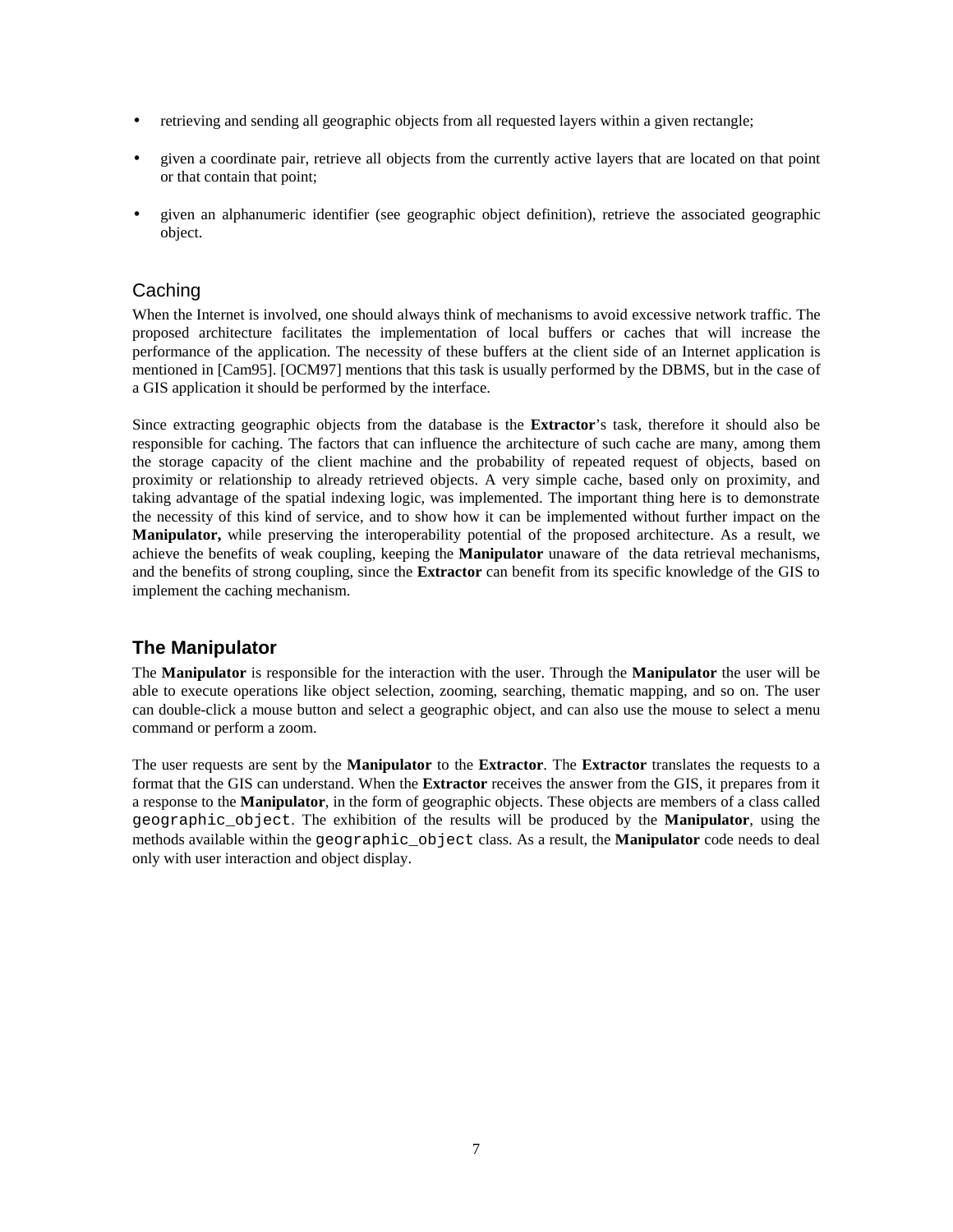

 **Figura 3 - General Manipulator working schema**

 The clear distinction between the tasks of the Manipulator (user interaction and exhibition of results) and the extractor (communication between the GIS and the Manipulator) follows one of the basic principles mentioned in [OM95]: a greater degree of specialization of the software modules will facilitate the integration of new modules in the future, and the progressive incorporation of additional services and functions.

### **OpenGIS and Geographic Objects**

 Standards facilitate the sharing, integration and transference of data. Although the most common standards are the ones directed to data transfer, there are others that regard specification languages and metadata [CCH+96]. One of these standards is under development by the OpenGIS consortium. The OpenGIS data schema defines two basic types of data: *feature* and *coverage*. These types correspond to the ones described by [Cou92] and [CFS94]: geo-fields and geo-objects. We will focus here on the *feature* type (geo-object), that corresponds to the geographic objects that have been implemented. It contains three components that are specified in [MB96]:

- **geometry:** a description of the geometry of the phenomenon with an associated spatial and/or temporal reference model;
- **semantics:** a description of how the phenomenon is defined in the lexicon of a particular group;
- **metadata:** contains information needed to position the phenomenon in the context of the application environment user community.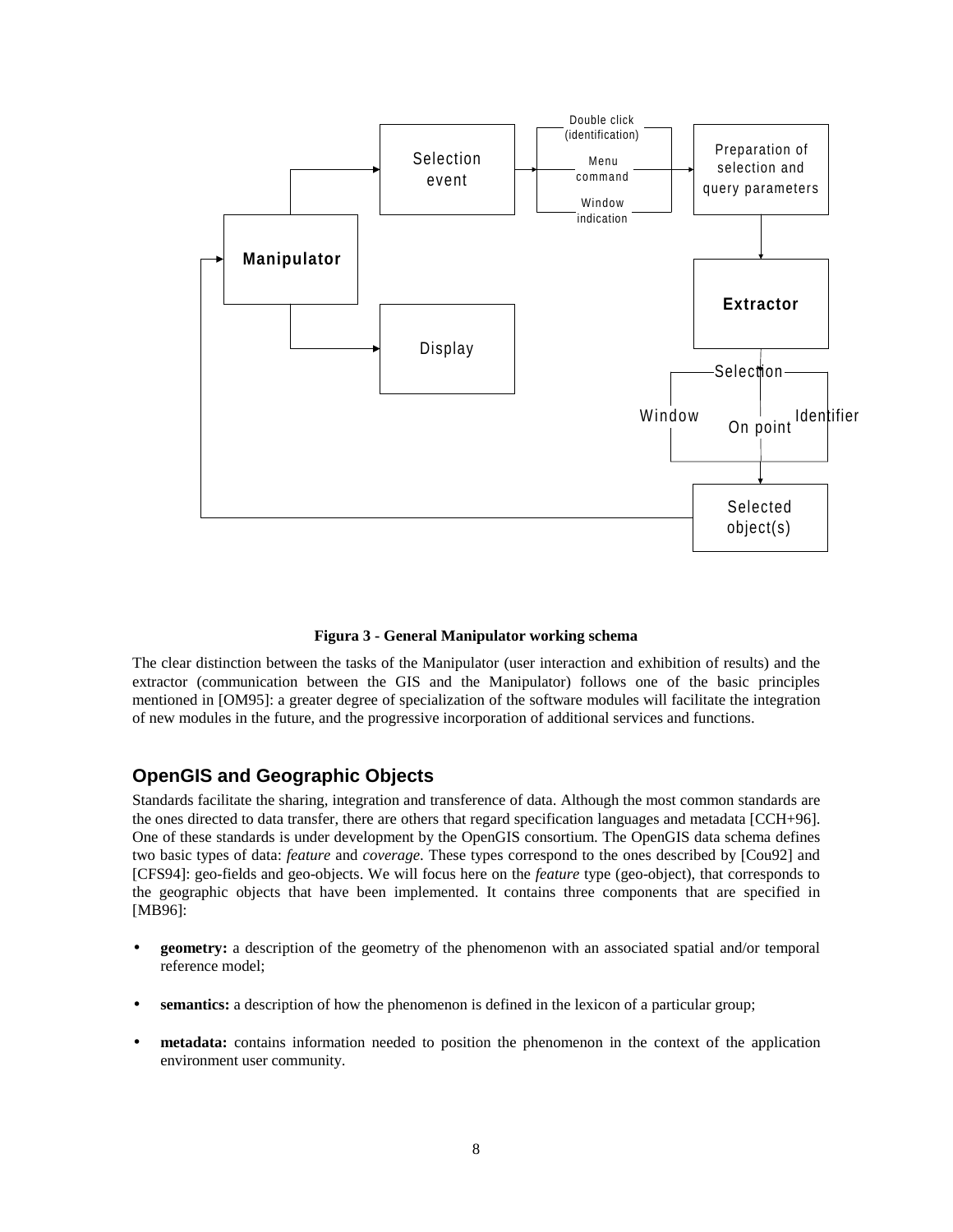The geographic object actually implemented follows partially the OpenGIS guidelines. Some simplifications were made, such as making use of a unique reference system and disregarding a temporal reference system.

The geographic objects are implemented as an abstract class called geographic object, reflecting only OpenGIS *features*, and saving the implementation of *coverages* for later. To do this the class geographic\_object was specialized as vectorial\_geographic\_object. The latter was further specialized in three new classes: Polygon, Line, and Point. Basic services, provided by the geographic\_object class, include methods that enable a geographic object to draw itself on the screen, to draw its identifier on the screen and to return a list of its attributes. These methods are only declared in the abstract class, and are actually implemented by the subclasses.

When a new GIS is made available to the interface, geographic\_object needs to be specialized, and the defined methods must be implemented. The extractor class must also be specialized to communicate with the new GIS. Of course, if any of the available classes can fulfill the needs of the new GIS, they can be used.

So, we can see that the integration between the **Manipulator** and the **Extractor** is achieved through the use of geographic objects. The **Manipulator** just has to know how to work with them, or one of the subclasses. Thus, interoperability is achieved and the stability of the interface (the manipulator) is assured.

# **Conclusion**

Results achieved with the initial implementation of the above described interface indicate that the proposed architecture, even though it carries the burden of translating data between the GIS and the user interface, has benefits that overcome its limitations. Among the main benefits, we can mention the adherence to open systems concepts, the concentration on the basic functional roles of each component (**Manipulator**, **Extractor** and GIS), and the possibility to progressively incorporate new services and functions. Furthermore, the strong coupling between the **Extractor** and the GIS brings the opportunity for optimization and performance gains, due to specific knowledge of the GIS internal routines, while respecting the basic interoperability rules through the weak coupling between the **Manipulator** and the **Extrator**.

### **References**

- [AYA+92] Abel, D., Yap, S., Ackland, R., Cameron, M., Smith, D. e Walker, G., "Environmental Decision Support System Project: an Exploration of Alternative Architectures for Geographical Information Systems", in International Journal of Geographical Information Systems, 6 (3), 1992.
- [BP92] Breunig, M. e Perkhoff, A., "Data and System Integration for Geoscientific Data", in Proceedings of the International Symposium on Spatial Data Handling, 1992.
- [Cam95] Câmara, G., "Models, Languages and Architectures for Geographic Databases", Ph.D. Thesis, National Institute of Spatial Research (INPE), 1995 (in portuguese).
- [CCH+96] Câmara, G., Casanova, M.A., Hemerly, A.S., Magalhães, G.C., and Medeiros, C.B., "Anatomy of Geographic Information Systems", Computing Institute, University of Campinas, 1996 (in portuguese).
- [CFS+94] Câmara, G., Freitas, U., Souza, R., Casanova, M., Hemerly, A.,e Medeiros, C., "A model to cultivate objects and manipulate fields", in Proceedings of the Second ACM Workshop on Advances in GIS, Gaithersburg, Maryland, USA, 1994.
- [Cou92] Couclelis, H., "People Manipulate Objects (but Cultivate Fields): Beyond the *Raster*-Vector Debate in GIS" in Proceedings of International Conference on GIS – From Space to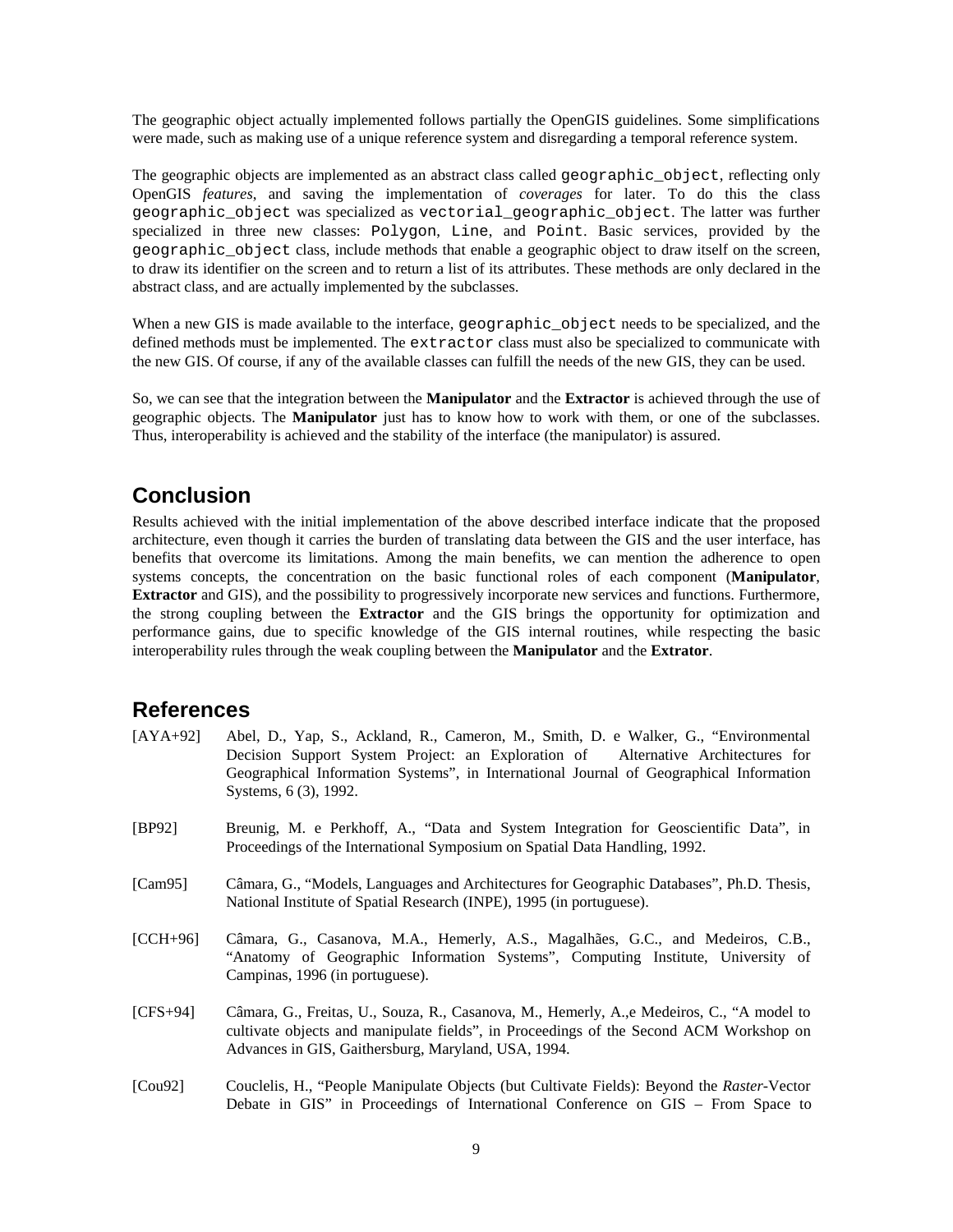Territory: Theories and Methods of Spatial Reasoning, Springer Verlag Notes in Computer Science 639, 1992.

- [ER95] Egenhofer, M., J. and Richards, J., "Visual Map Algebra: a Direct-Manipulation User Interface for GIS.", Visual Database Systems 3, Visual Information Management, Proceedings of Third IFIP 2.6 Working Conference on Visual Database Systems, Spaccapietra, S. and Jain, R., eds, London, Chapman & Hall, 1995.
- [Fer92] Ferreira, J., "User Interfaces for Geographic Information Systems", in [KWM+92], 1992.
- [KWM+92] Kuhn, W. and Willauer, L. and Mark , D. M. and Frank, A. U. (Eds), "User Interfaces for Geographic Information Systems: Discussions at the Specialist Meeting", National Center for Geographic Information and Analysis, 1992.
- [MB96] McKee, L. e Buehler, K. (eds), "The Open GIS Guide", in http://www.opengis.org/guide, Open GIS Consortium, Inc., Massachusetts, 1996.
- [Mey88] Meyer, B., "Object Oriented Software Construction", New York, NY, Prentice Hall, 1988.
- [Mor88] Morris, B., "CARTO-NET: Graphic Retrieval and Management in an Automated Map Library", Special Libraries Association, Geography and Map Division Bulletin, 1988.
- [OCM97] Oliveira, J. L., Cereja, N. and Medeiros, C. B., "Intermediate Interface Model for Geographic Information Systems", in Proceedings of GIS Brasil 97, 1997 (in portuguese).
- [OM95] Oliveira, J. L. and Medeiros, C. B., "A Direct Manipulation User Interface for Querying Geographic Databases", Technical Report DCC-95-08, Computer Science Department, University of Campinas, 1995.
- [OM96] Oliveira, J. L., Medeiros, C. B., "User Interface Issues in Geographic Information Systems", Technical Report IC-96-06, Computer Science Department, University of Campinas, 1996.
- [PMP93] Pissinou, N., Makki, K. e Park, E., "Towards the Design and Development of a New Architecture for Geographic Information Systems", in Proceedings 2nd International Conference on Information and Knowledge Management, USA, 1993.
- [Rig95] Rigaux, P., "Interfaces Graphiques pour Bases de Données Spatiales: Application à la Représentation Multiple", PhD thesis, CEDRIC - Conservatoire National des Arts et Metiers, 1995.
- [Shn92] Shneiderman, B., "Designing the User Interface: Strategies for Effective Human-computer Interaction", New York, NY, Addison-Wesley Publishing, 1992.
- [Voi91] Voisard, A., "Towards a Toolbox for Geographic User Interfaces" in Design and Implementations of Very Large Databases (SSD), Zurich, 1991.
- [Voi94] Voisard, A., "Designing and Integrating User Interfaces of Geographic Database Applications", in Proceedings of 1994 ACM Workshop on Advanced Visual Interfaces, pp 133-142, 1994.
- [Voi95] Voisard, A., "Mapgets: A Tool for Visualizing and Querying Geographic Information", in Journal of Visual Languages and Computing, 1995